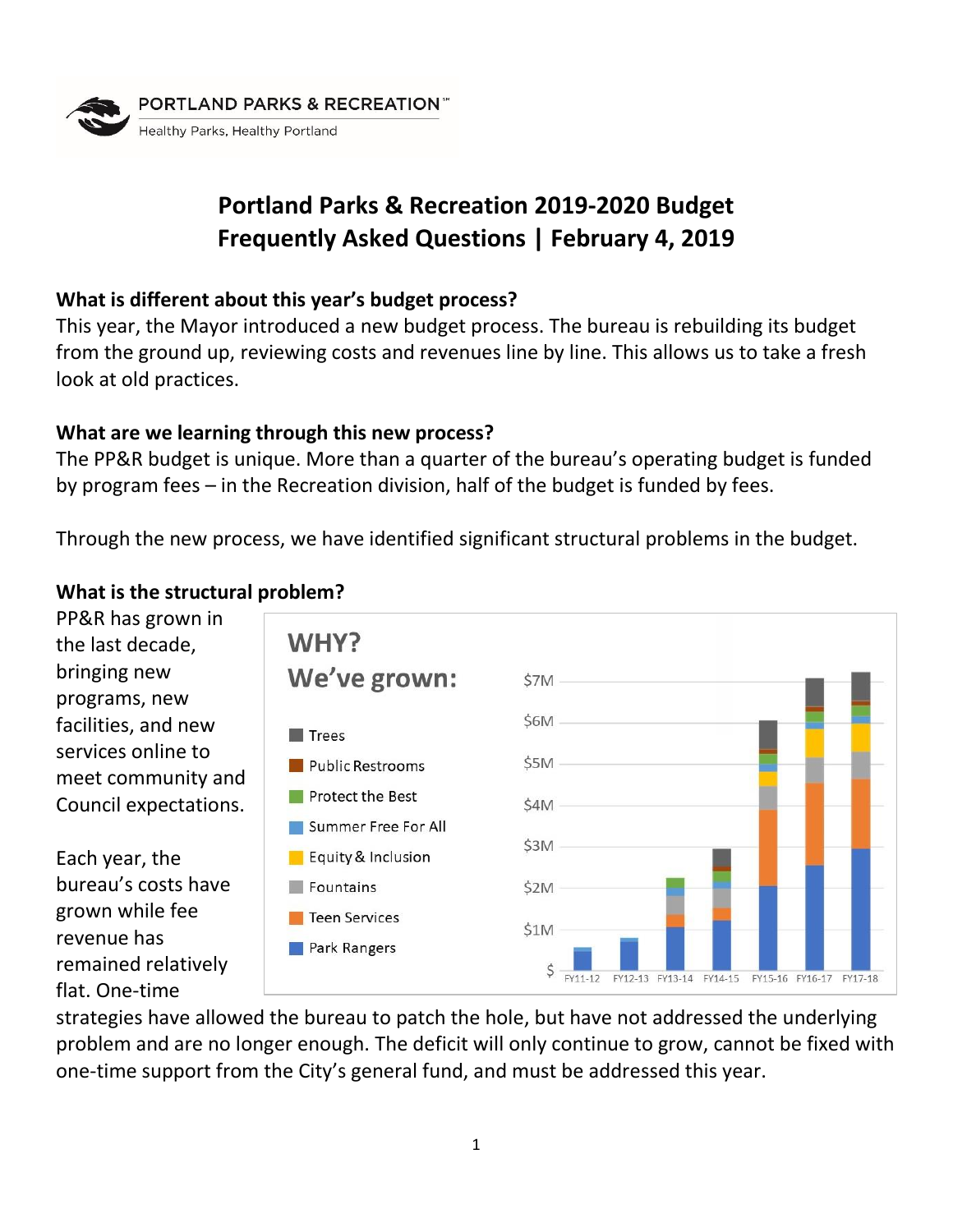## **What are the costs that keep growing?**

Personnel costs are growing at a fast pace. In 2016, we added more than 100 new full-time employees following a labor arbitration. But between Councilallocated General Fund and program fees, we can't keep pace with growing costs for healthcare, PERS, cost of living adjustments, and other benefits.



## **Why are revenues relatively flat?**

Consistent with the City's equity goals and PP&R values, we seek to provide maximum access to facilities and programs while keeping fees accessible.

We also have to be mindful of losing customers when fees go up – there are other places to take a fitness class, shoot hoops, or swim laps. If we charge too much, not only are we limiting access to those who can pay, but some customers will choose to go elsewhere.